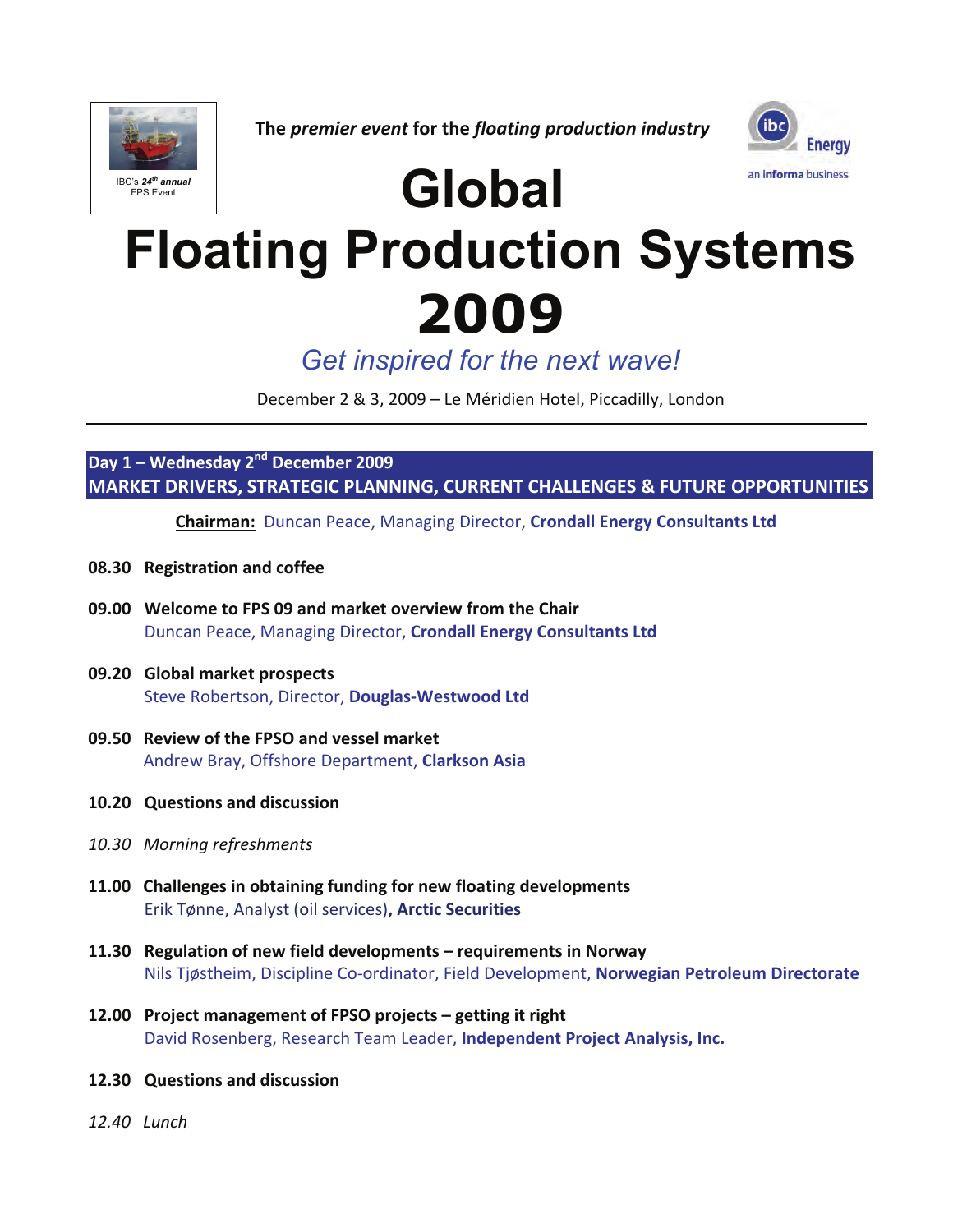#### **13.40 The First FPSO in GoM - the fourteen year journey**

Peter Lovie, Senior Advisor Floating Systems, *ex* Devon Energy Corporation

- **14.10 Cascade & Chinook process topsides balancing the needs of all stakeholders**  Jon Moseley, Group Sales Director, **DPS**
- **14.40 Overview of the Angola FPSO sector**  Scott Maclachlan, Director, **Whyteways Engineering Consultants**

### **15.10 Questions and discussion**

#### *15.20 Afternoon refreshments*

### **15.40 FPSO CONTRACTOR Panel Session**

This session will provide you with the opportunity to hear from some of the worlds leading FPSO contractors on their observations of the sector, including:

- Is this becoming a low margin commodity business that you want to stay in?
- Are mergers needed in the FPSO business like those in the drilling industry a few years ago?
- What's your outlook for new business?
- Changes in contracting strategy desired from the operators
- Changes which operators are requiring going forward

*Each contractor will give a 5-10 min view of the market, as they see it and then the debate will be opened up to allow discussions with the audience.* 

*Panelists:* 

Matt Bower, Head of New Business, **Maersk FPSOs** 

Paal Kleiven, Business Development Manager, **Fred. Olsen Production ASA** 

Leen Poldervaart, Corporate Communications Manager, **SBM Offshore** 

- **16.40 FPSO concept development with 3D modeling tools for best result in project execution schedule, quality and cost wise**  Kimmo Juurmaa, **Deltamarin**
- **17.10 Chairman's Wrap-up of Day 1**
- **17.20 Networking Drinks Reception**
- **19.00 Annual FPS Dinner**

## **Day 2 – Thursday 3rd December 2009 TECHNOLOGY INNOVATIONS AND DEVELOPMENTS ADVANCING THE FPS MARKET**

**Chairman:** Lasse Isaksen, Product & Technology Manager, Topside Solutions, **Aker Solutions** 

- **09.00 Chairman's welcome to Day 2**  Lasse Isaksen, Product & Technology Manager, Topside Solutions, **Aker Solutions**
- **09.10 The fundamentals of oil/gas/water separation**  Liv Thorsen, **Grenland Group ASA**